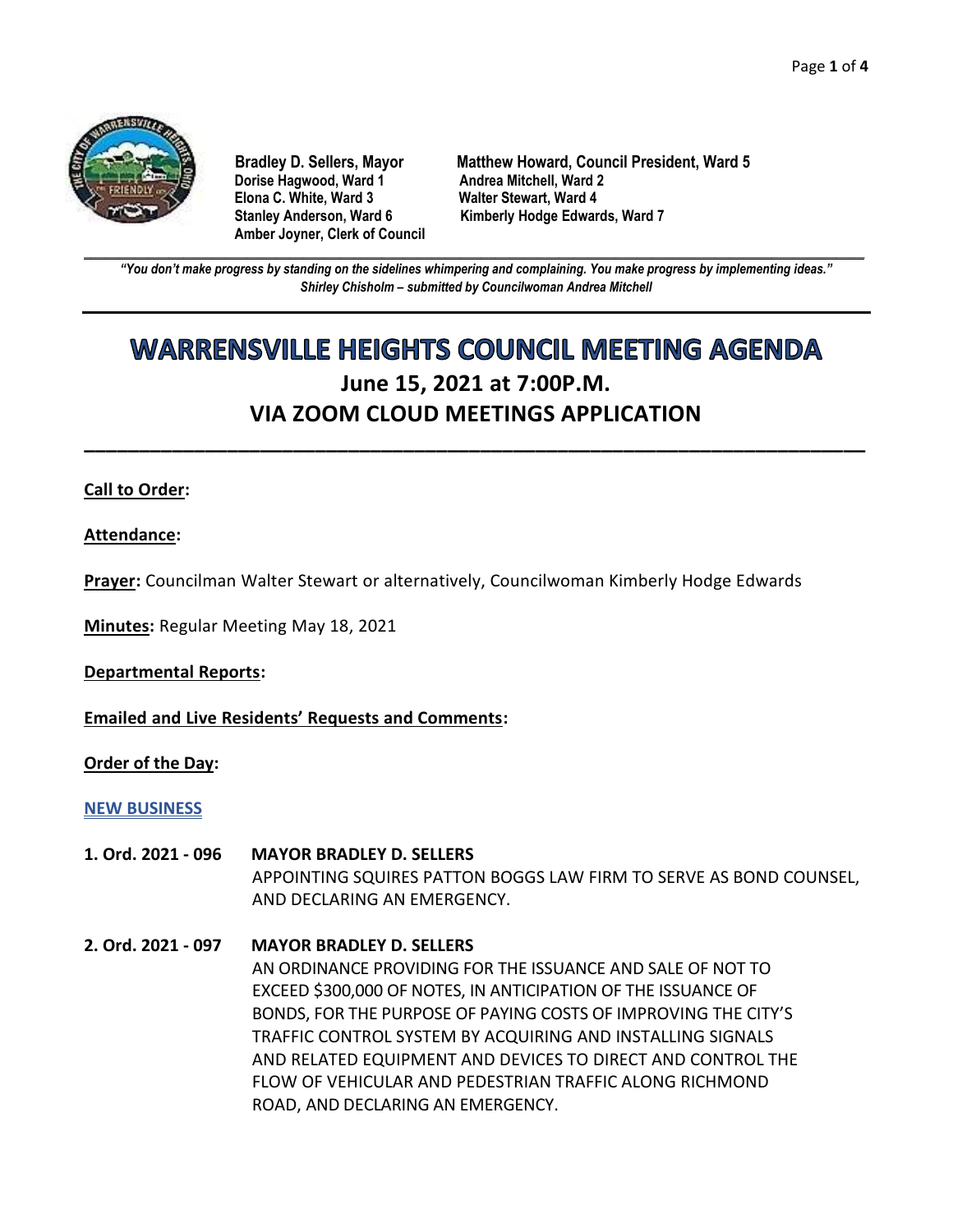### **3. Ord. 2021 - 098 MAYOR BRADLEY D. SELLERS**

AN ORDINANCE PROVIDING FOR THE ISSUANCE AND SALE OF NOT TO EXCEED \$580,000 OF NOTES, IN ANTICIPATION OF THE ISSUANCE OF BONDS, FOR THE PURPOSE OF PAYING, IN ANTICIPATION OF THE LEVY AND COLLECTION OF SPECIAL ASSESSMENTS, THE COSTS OF CONSTRUCTING ROAD IMPROVEMENTS, INCLUDING GRADING, DRAINING, CURBING AND PAVING, CONSTRUCTING AND INSTALLING SANITARY SEWER IMPROVEMENTS, STORM SEWER IMPROVEMENTS, WATERLINE IMPROVEMENTS, OTHER UTILITY IMPROVEMENTS AND LANDSCAPING, ALL TOGETHER WITH THE NECESSARY APPURTENANCES THERETO, TOGETHER COMPRISING THE EMERY WOODS PROJECT, AND DECLARING AN EMERGENCY.

### **4. Ord. 2021 - 099 MAYOR BRADLEY D. SELLERS**

AN ORDINANCE PROVIDING FOR THE ISSUANCE AND SALE OF NOT TO EXCEED \$1,600,000 OF NOTES, IN ANTICIPATION OF THE ISSUANCE OF BONDS, FOR THE PURPOSE OF PAYING A PORTION OF THE COSTS OF CONSTRUCTING, FURNISHING AND EQUIPPING THE CITY'S MUNICIPAL BUILDING, AND DECLARING AN EMERGENCY.

### **5. Ord. 2021 - 100 MAYOR BRADLEY D. SELLERS**

AUTHORIZING THE MAYOR TO ENTER INTO A DEVELOPMENT AGREEMENT WITH SAINT-SERVAN CENTRE, LTD. TO IMPLEMENT CERTAIN DEVELOPMENT TERMS AND CONDITIONS FOR THE REDEVELOPMENT OF THE PROPERTY LOCATED AT 4291 RICHMOND ROAD, WARRENSVILLE HEIGHTS, OHIO 44122, PPN 763-33-001, AND DECLARING AN EMERGENCY.

**6. Ord. 2021 - 101 CITY COUNCIL** AMENDING SECTION 121.02 RULE 3 OF THE WARRENSVILLE HEIGHTS CODIFIED ORDINANCES TO ALLOW ELECTRONIC SERVICE FOR NOTICE OF SPECIAL MEETINGS.

### **7. Ord. 2021 - 102 CITY COUNCIL**

AMENDING SECTION 121.02 RULE 6 OF THE WARRENSVILLE HEIGHTS CODIFIED ORDINANCES TO REVISE THE TIMELINE AND DELIVERY OF REQUESTS FOR LEGISLATION AND THE COUNCIL AGENDA.

## **8. Ord. 2021 - 103 MAYOR BRADLEY D. SELLERS**

AMENDING TITLE ONE STANDARDS OF THE BUILDING CODE OF THE CITY OF WARRENSVILLE HEIGHTS AND RELATED CROSS REFERENCES.

### **9. Ord. 2021 - 104 MAYOR BRADLEY D. SELLERS**

AMENDING TITLE THREE LICENSING AND FEES OF THE BUILDING CODE OF THE CITY OF WARRENSVILLE HEIGHTS AND RELATED CROSS REFERENCES.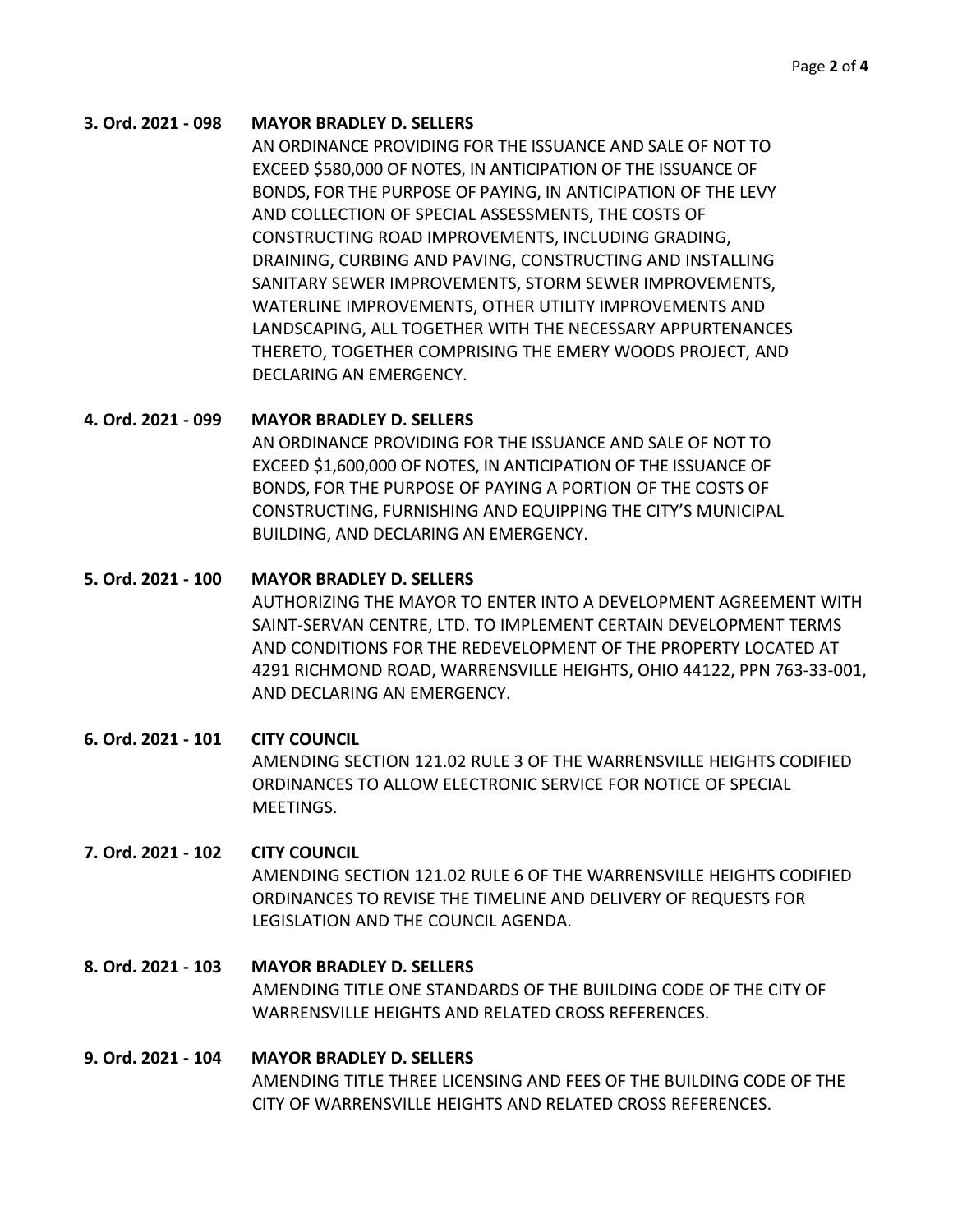**10. Ord. 2021 - 105 MAYOR BRADLEY D. SELLERS** AMENDING TITLE FIVE LOCAL BUILDING PROVISIONS OF THE BUILDING CODE OF THE CITY OF WARRENSVILLE HEIGHTS AND RELATED CROSS REFERENCES.

### **11. Ord. 2021 - 106 MAYOR BRADLEY D. SELLERS** AMENDING TITLE SEVEN HOUSING CODE OF THE BUILDING CODE OF THE CITY OF WARRENSVILLE HEIGHTS AND RELATED CROSS REFERENCES.

**12. Ord. 2021 - 107 MAYOR BRADLEY D. SELLERS** AUTHORIZING THE ADMINISTRATION OF THE CITY OF WARRENSVILLE HEIGHTS TO ADOPT A TAX BUDGET FOR THE FISCAL YEAR 2022, AND DECLARING AN EMERGENCY.

### **13. Ord. 2021 - 108 MAYOR BRADLEY D. SELLERS**

ACCEPTING A CERTAIN BID FROM JAN PRO, INC. TO PROVIDE CLEANING SERVICES FOR THE WARRENSVILLE HEIGHTS MUNICIPAL CENTER AND AUTHORIZING THE MAYOR TO ENTER INTO A CONTRACT NOT TO EXCEED \$68,000.00, AND DECLARING AN EMERGENCY.

### **14. Ord. 2021 - 109 MAYOR BRADLEY D. SELLERS**

AUTHORIZING THE MAYOR TO ENTER INTO A SERVICE AGREEMENT WITH CHARTER COMMUNICATIONS OPERATING, LLC AND TERMINATE THE EXISTING AGREEMENT TO PROVIDE INTERNET SERVICES FOR THE CITY OF WARRENSVILLE HEIGHTS FOR A PERIOD OF FIVE (5) YEARS FROM THE DATE OF EXECUTION PURSUANT TO ARTICLE VI, SECTION 5 OF THE CHARTER OF THE CITY OF WARRENSVILLE HEIGHTS, AND DECLARING AN EMERGENCY.

### **ADD-ONS**

**15. Ord. 2021 - 110 COUNCILWOMAN ANDREA MITCHELL (PLANNING COMMISSION CHAIR)** ACCEPTING THE RECOMMENDATION OF THE PLANNING COMMISSION TO APPROVE THE APPLICATION OF ENZO CANNATA OF CANNATA COMPANIES, LTD., REPRESENTING SAINT-SERVAN CENTRE, LTD., FOR A LOT SPLIT LOCATED AT 4291 RICHMOND ROAD, WARRENSVILLE HEIGHTS, OHIO, 44122, PPN 763-33-001, AND DECLARING AN EMERGENCY.

### **16. Ord. 2021 - 111 MAYOR BRADLEY D. SELLERS**

ACCEPTING THE RECOMMENDATION OF THE BOARD OF ZONING APPEALS TO ACCEPT THE APPLICATION OF PARKER LANGE OF CENTERPOINT INTEGRATED SOLUTIONS, LLC, REPRESENTING SAINT-SERVAN CENTRE, LTD., FOR VARIANCES TO THE BUILDING SIZE, BUILDING COVERAGE AND PARKING SPACE REQUIREMENTS FOR FLOOR & DÉCOR OUTLETS OF AMERICA, INC. LOCATED AT 4291 RICHMOND ROAD, WARRENSVILLE HEIGHTS, OHIO, 44122, PPN 763-33- 001, AND DECLARING AN EMERGENCY.